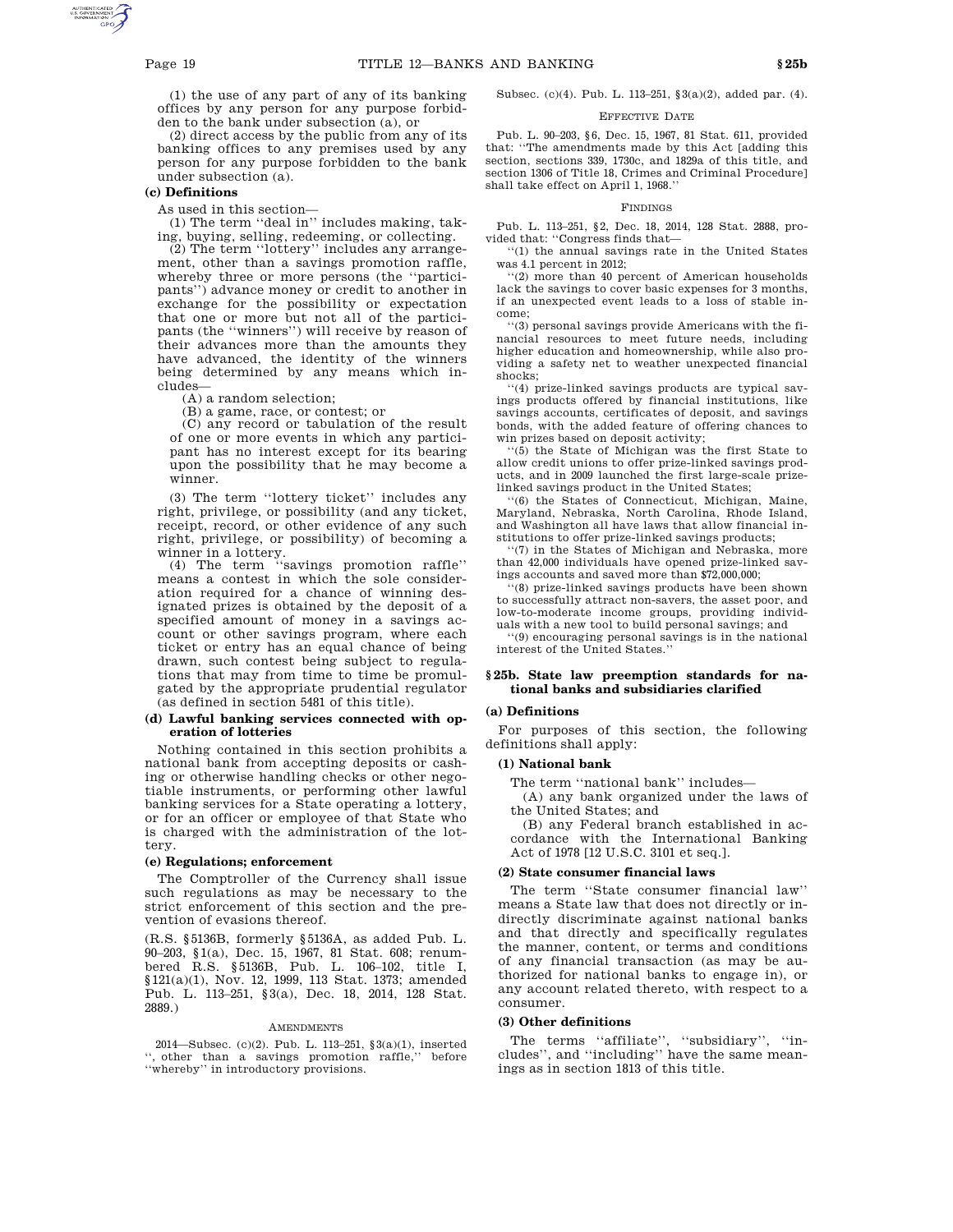## **(b) Preemption standard**

# **(1) In general**

State consumer financial laws are preempted, only if—

(A) application of a State consumer financial law would have a discriminatory effect on national banks, in comparison with the effect of the law on a bank chartered by that State;

(B) in accordance with the legal standard for preemption in the decision of the Supreme Court of the United States in Barnett Bank of Marion County, N. A. v. Nelson, Florida Insurance Commissioner, et al., 517 U.S. 25 (1996), the State consumer financial law prevents or significantly interferes with the exercise by the national bank of its powers; and any preemption determination under this subparagraph may be made by a court, or by regulation or order of the Comptroller of the Currency on a case-by-case basis, in accordance with applicable law; or (C) the State consumer financial law is

preempted by a provision of Federal law other than title 62 of the Revised Statutes.

#### **(2) Savings clause**

Title 62 of the Revised Statutes and section 371 of this title do not preempt, annul, or affect the applicability of any State law to any subsidiary or affiliate of a national bank (other than a subsidiary or affiliate that is chartered as a national bank).

### **(3) Case-by-case basis**

## **(A) Definition**

As used in this section the term ''case-bycase basis'' refers to a determination pursuant to this section made by the Comptroller concerning the impact of a particular State consumer financial law on any national bank that is subject to that law, or the law of any other State with substantively equivalent terms.

## **(B) Consultation**

When making a determination on a caseby-case basis that a State consumer financial law of another State has substantively equivalent terms as one that the Comptroller is preempting, the Comptroller shall first consult with the Bureau of Consumer Financial Protection and shall take the views of the Bureau into account when making the determination.

# **(4) Rule of construction**

Title 62 of the Revised Statutes does not occupy the field in any area of State law.

# **(5) Standards of review**

# **(A) Preemption**

A court reviewing any determinations made by the Comptroller regarding preemption of a State law by title 62 of the Revised Statutes or section 371 of this title shall assess the validity of such determinations, depending upon the thoroughness evident in the consideration of the agency, the validity of the reasoning of the agency, the consistency with other valid determinations made by the agency, and other factors which the court finds persuasive and relevant to its decision.

## **(B) Savings clause**

Except as provided in subparagraph (A), nothing in this section shall affect the deference that a court may afford to the Comptroller in making determinations regarding the meaning or interpretation of title LXII of the Revised Statutes of the United States or other Federal laws.

# **(6) Comptroller determination not delegable**

Any regulation, order, or determination made by the Comptroller of the Currency under paragraph (1)(B) shall be made by the Comptroller, and shall not be delegable to another officer or employee of the Comptroller of the Currency.

## **(c) Substantial evidence**

No regulation or order of the Comptroller of the Currency prescribed under subsection  $(b)(1)(B)$ , shall be interpreted or applied so as to invalidate, or otherwise declare inapplicable to a national bank, the provision of the State consumer financial law, unless substantial evidence, made on the record of the proceeding, supports the specific finding regarding the preemption of such provision in accordance with the legal standard of the decision of the Supreme Court of the United States in Barnett Bank of Marion County, N.A. v. Nelson, Florida Insurance Commissioner, et al., 517 U.S. 25 (1996).

## **(d) Periodic review of preemption determinations**

## **(1) In general**

The Comptroller of the Currency shall periodically conduct a review, through notice and public comment, of each determination that a provision of Federal law preempts a State consumer financial law. The agency shall conduct such review within the 5-year period after prescribing or otherwise issuing such determination, and at least once during each 5-year period thereafter. After conducting the review of, and inspecting the comments made on, the determination, the agency shall publish a notice in the Federal Register announcing the decision to continue or rescind the determination or a proposal to amend the determination. Any such notice of a proposal to amend a determination and the subsequent resolution of such proposal shall comply with the procedures set forth in subsections (a) and (b) of section 43 of this title.

#### **(2) Reports to Congress**

At the time of issuing a review conducted under paragraph (1), the Comptroller of the Currency shall submit a report regarding such review to the Committee on Financial Services of the House of Representatives and the Committee on Banking, Housing, and Urban Affairs of the Senate. The report submitted to the respective committees shall address whether the agency intends to continue, rescind, or propose to amend any determination that a provision of Federal law preempts a